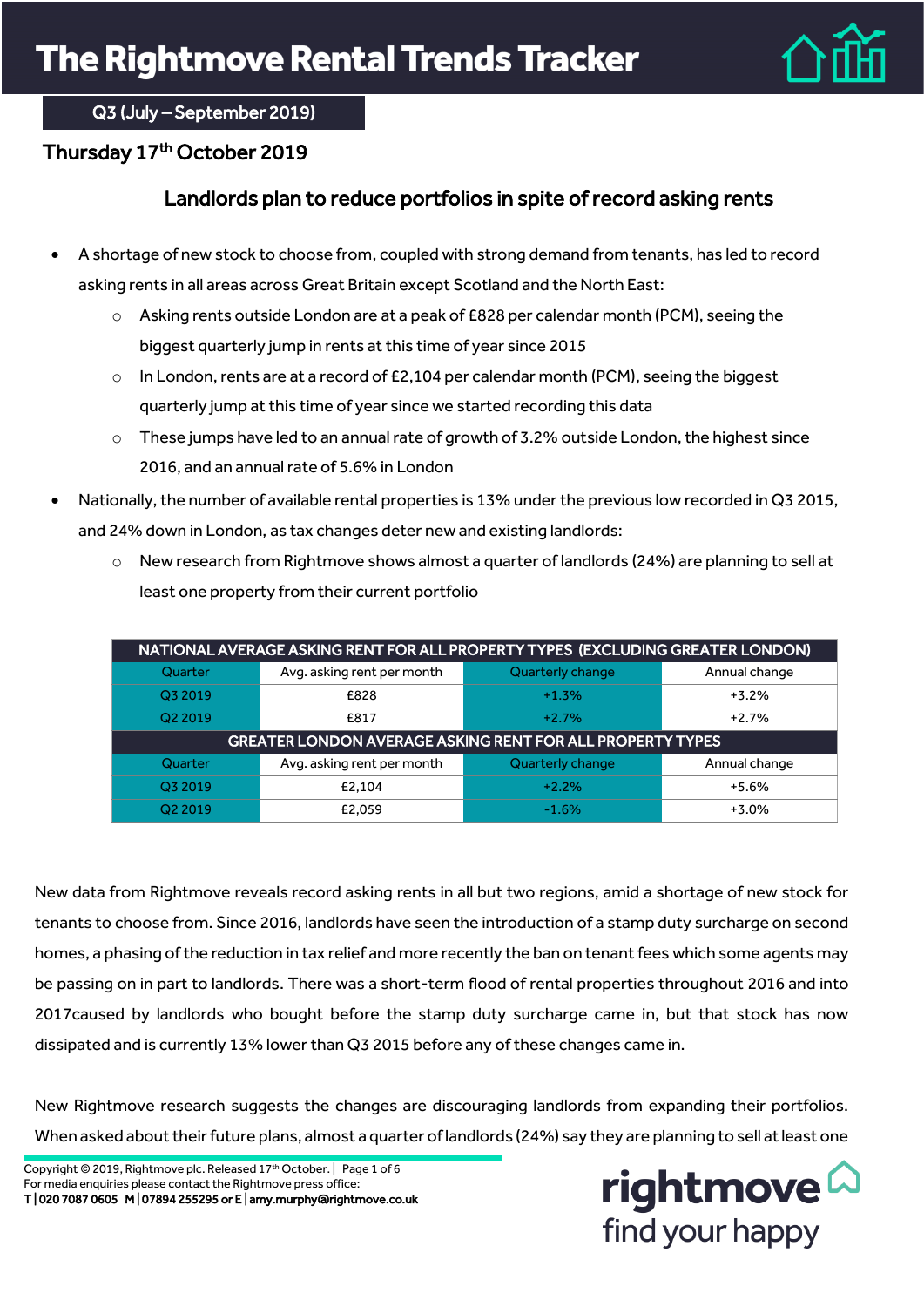# **The Rightmove Rental Trends Tracker**



property from their current portfolio: this is made up of 13% who say they will be decreasing their portfolio and one in ten (11%) who say they will be selling all of their rental properties. The most common reasons given for selling up are the changes to legislation including the recent tax relief changes and the ban on tenant fees leading to an increase in their costs for some.

The average landlord in the study rents out three properties, with a quarter of them owning just one. Almost a third (30%) are still planning to increase their portfolio, with the majority of those saying that property still delivers better returns than other investments.

Asking rents outside London are now at an all-time high of £828 PCM, pushed up by the biggest quarterly jump at this time of year since 2015, while the annual rate of price change rises to +3.2%, an increase not seen since 2016.

Scotland and the North East are the only regional markets not to have seen record asking rents this quarter. London, meanwhile, has seen the biggest quarterly jumpin asking rents since we started recording this data back in 2012, leading to an annual rate of 5.6% and a record average asking rent of £2,104 PCM.

Rightmove's Commercial Director and Housing Market Analyst Miles Shipside said: "There are a number of forces at play in the current rental market, all leading to record rents for tenants and fewer homes to choose from, yet demand remains strong. Worryingly for tenants there are signs that the stock shortage may worsen if some landlords follow through with their plans to sell up, though an increase in plans for build to rent properties may help to fill some of the gap. The overall feeling among those landlords who are planning to exit the marketis one of frustration with many telling us that the tax changes mean it's no longer financially attractive to keep their properties.

"Early data seems to point to some of the income lost through the removal of tenant fees being passed on to the tenant in higher rents, but it should still work out cheaper than paying the upfront admin fees as long as stock doesn't constrict and rents don't rise too much. What we really need now is more properties available to rent. Rising rents may tempt some landlords back in, but momentum is currently to downsize portfolios in spite of the prospect of increasing yields."

### Agents' views

Alex Harrington, Lettings Managing Director at Dexters in London, said: "With heightened demand overall in London, we have found homes for 19% more tenants this year and achieved significant increases in average

Copyright © 2019, Rightmove plc. Released 17<sup>th</sup> October. | Page 2 of 6 For media enquiries please contact the Rightmove press office: T | 020 7087 0605 M | 07894 255295 or E | amy.murphy@rightmove.co.uk

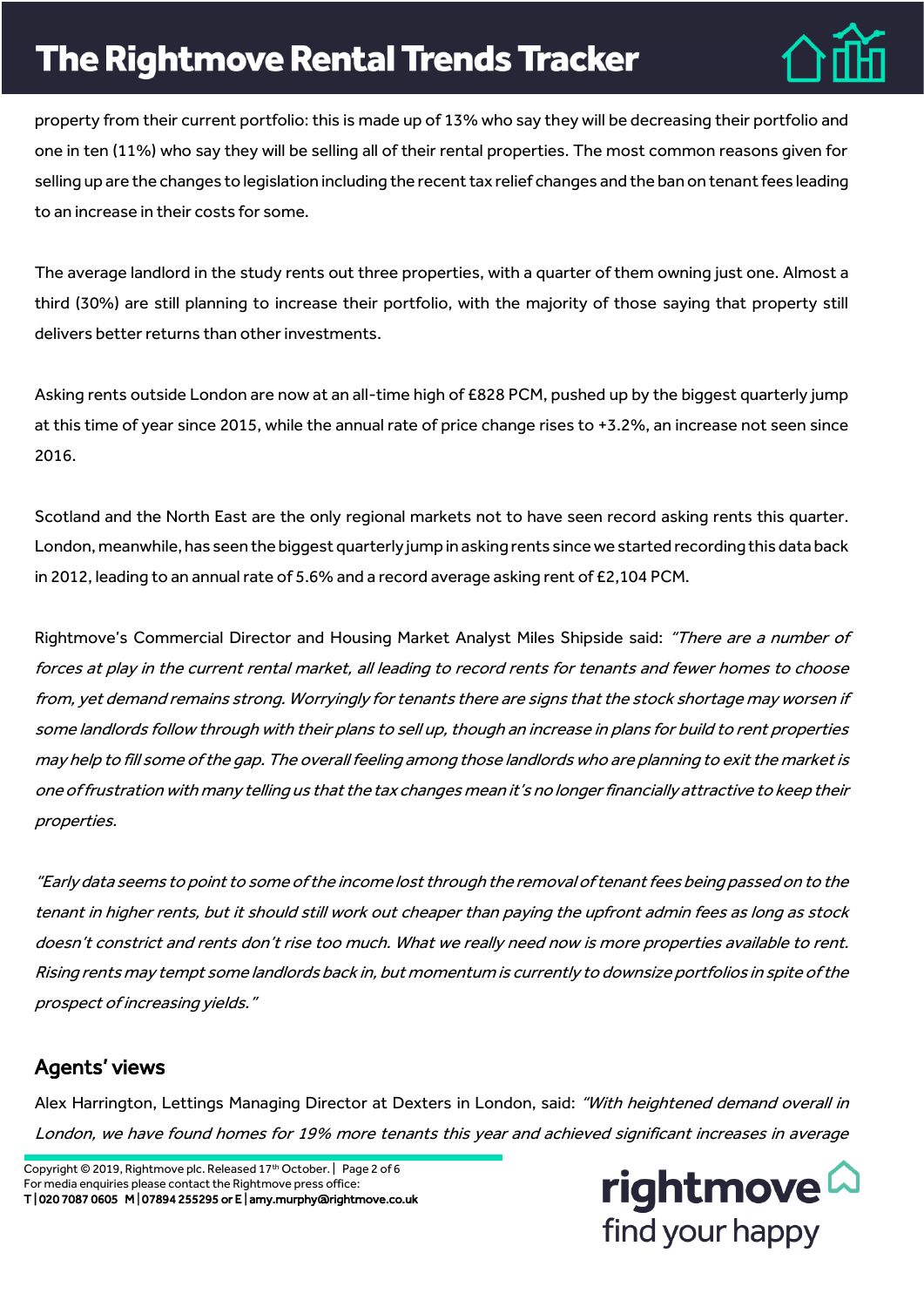# **The Rightmove Rental Trends Tracker**



rents for new tenancies. London's tenants are having to act quickly to secure the best lettings properties with people jumping in wherever they see good location, good value or both. We are noticing particularly high demand from corporate tenants and we are handling over 200 such enquiries every week."

Clynton Nel, Director at JOHNS&CO, commented: "Increases to stamp duty along with ever increasing and more onerous legislation and compliance on buy to let landlords has resulted in many private and accidental landlords exiting the market or looking for cheaper ways to let their property. This has had a knock-on impact on tenants insofar as fewer rental properties means higher rents. Having said that, in the London new build sector, the buy to let market is still active with seasoned investors. We know of some investors who bought just prior to the referendum a few years ago who today are supplementing their investment with their cash each month as it is simply unprofitable right now. They don't wish to exit because they may not yet have the gains they would want, but they see the opportunity in the longer term."

Carrie Alliston, Group Lettings Director of Hunters, said: "Landlords are more discerning if purchasing buy to let property because they have to be, and some have pulled out of the market as finances continue to bite due to various tax implications and the myriad new regulations which affect their bottom line. The current climate means that landlords are increasingly seeking far greater protection from agents. Guaranteed rents, ARLA trained staff, technology advancements and regulatory advice are really important tools for landlords at the moment if they are to continue providing a good service to the housing market."



Copyright © 2019, Rightmove plc. Released 17<sup>th</sup> October. | Page 3 of 6 For media enquiries please contact the Rightmove press office: T | 020 7087 0605 M | 07894 255295 or E | amy.murphy@rightmove.co.uk

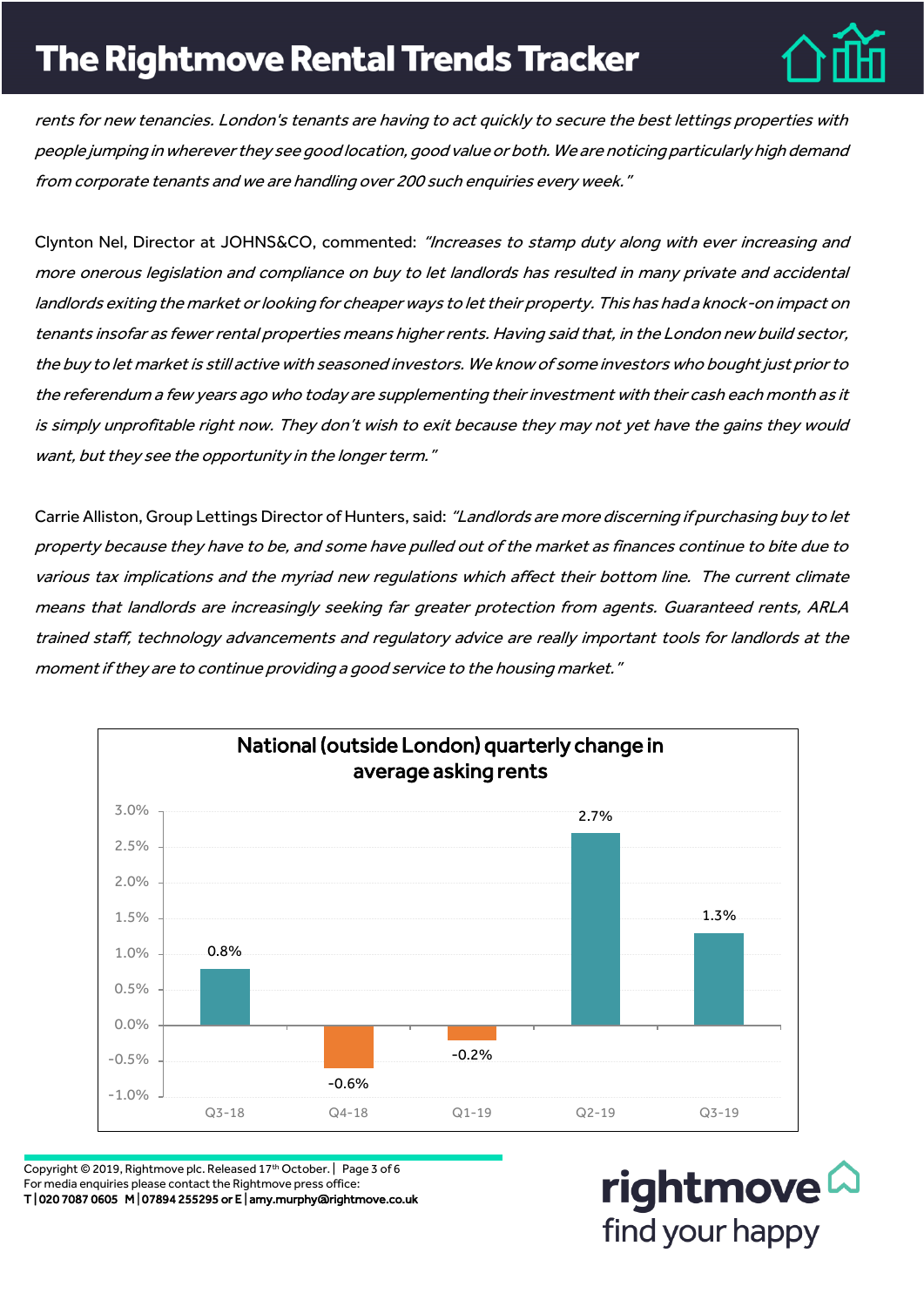## **The Rightmove Rental Trends Tracker**





Copyright © 2019, Rightmove plc. Released 17<sup>th</sup> October. | Page 4 of 6 For media enquiries please contact the Rightmove press office: T | 020 7087 0605 M | 07894 255295 or E | amy.murphy@rightmove.co.uk

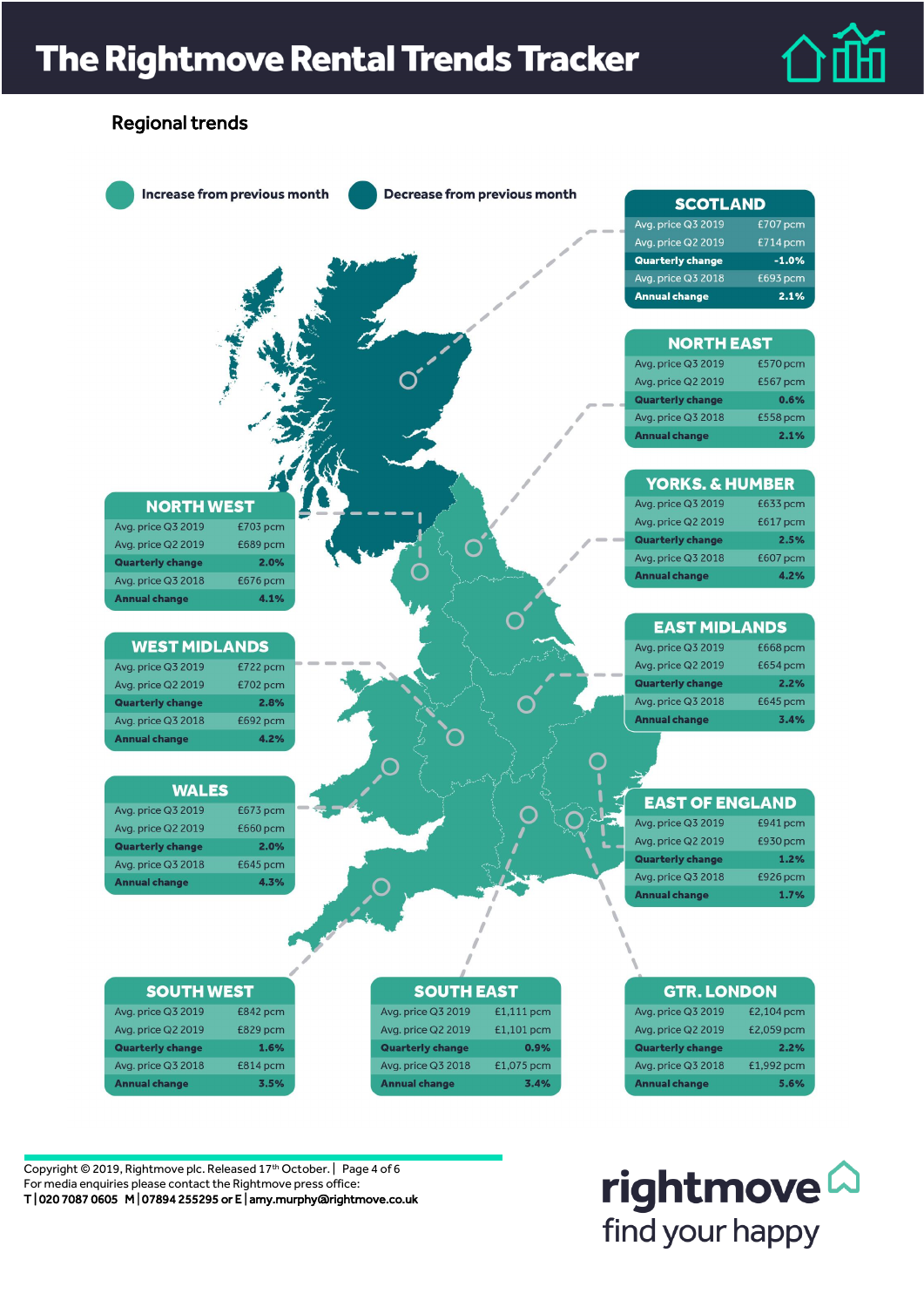

#### Top five highest growth areas outside Greater London Q3 2019

| Area                | Avg. asking rent<br>per month (2 bed)<br>Q3 2018 | Avg. asking rent<br>per month (2 bed)<br>Q3 2019 | Annual<br>change |
|---------------------|--------------------------------------------------|--------------------------------------------------|------------------|
| <b>Bury</b>         | £576                                             | £630                                             | 9.4%             |
| Newcastle Upon Tyne | £635                                             | £692                                             | 9.1%             |
| Barry               | £612                                             | £656                                             | 7.3%             |
| Stirling            | £659                                             | £705                                             | 7.0%             |
| Lytham St. Annes    | £584                                             | £623                                             | 6.8%             |

#### Top five most in-demand areas outside Greater London

| Area              | Avg. asking rent per month<br>(2 bed) Q3 2019 |
|-------------------|-----------------------------------------------|
| Ashton-Under-Lyne | £542                                          |
| Hyde              | £569                                          |
| Oldham            | £550                                          |
| <b>Bootle</b>     | £459                                          |
| Prenton           | £535                                          |

### Top five highest growth areas in Greater London Q3 2019

| Area                       | Avg. asking rent per month<br>$(2$ bed) – $Q3$ 2018 | Avg. asking rent per month<br>(2 bed) - Q3 2019 | Annual<br>change |
|----------------------------|-----------------------------------------------------|-------------------------------------------------|------------------|
| <b>Battersea</b>           | £2.243                                              | £2.632                                          | 17.4%            |
| Knightsbridge              | £4,992                                              | £5,684                                          | 13.8%            |
| <b>Elephant and Castle</b> | £1,876                                              | £2,134                                          | 13.7%            |
| Southwark                  | £2.445                                              | £2,775                                          | 13.5%            |
| Finsbury                   | £2,705                                              | £3,022                                          | 11.7%            |

#### Top five most in-demand areas in Greater London

| Area                   | Avg. asking rent per month<br>(2 bed) - Q3 2019 |
|------------------------|-------------------------------------------------|
| Camberwell             | £1,629                                          |
| <b>West Norwood</b>    | £1,403                                          |
| Kennington             | £2,335                                          |
| Penge                  | £1,281                                          |
| <b>Stoke Newington</b> | £1,737                                          |

Copyright © 2019, Rightmove plc. Released 17<sup>th</sup> October. | Page 5 of 6 For media enquiries please contact the Rightmove press office: T | 020 7087 0605 M | 07894 255295 or E | amy.murphy@rightmove.co.uk